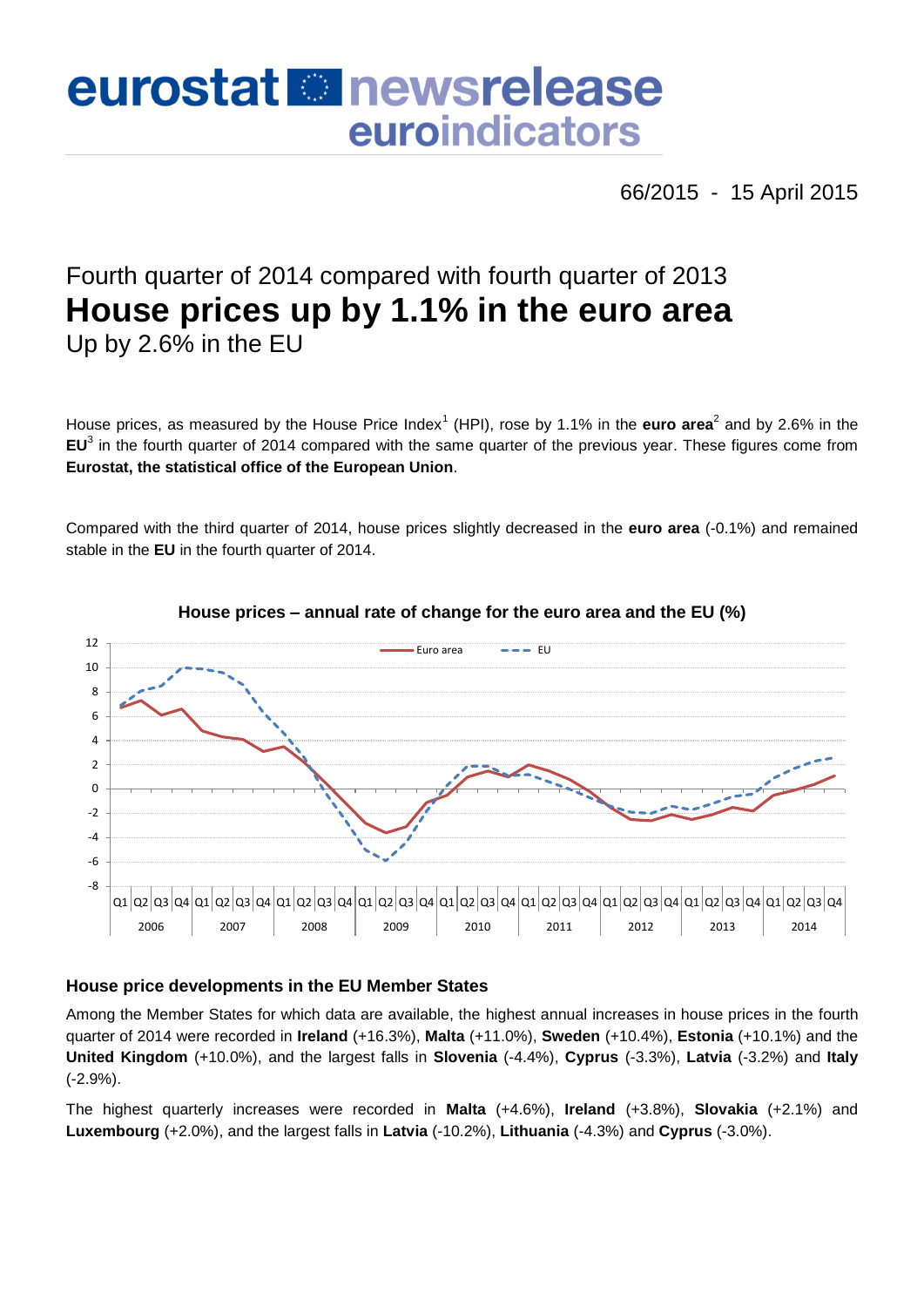|                              | Change compared with the<br>previous quarter, %<br>2014 |                      |                |         | Change compared with the<br>same quarter of the previous year, %<br>2014 |                |                |                             |
|------------------------------|---------------------------------------------------------|----------------------|----------------|---------|--------------------------------------------------------------------------|----------------|----------------|-----------------------------|
|                              |                                                         |                      |                |         |                                                                          |                |                |                             |
|                              | Q <sub>1</sub>                                          | Q2                   | Q <sub>3</sub> | Q4      | Q1                                                                       | Q2             | Q <sub>3</sub> | Q4                          |
| Euro area <sup>p</sup>       | $-0.2$                                                  | 0.7                  | 0.6            | $-0.1$  | $-0.5$                                                                   | $-0.1$         | 0.4            | 1.1                         |
| EU <sup>p</sup>              | 0.3                                                     | 1.3                  | 1.1            | 0.0     | 0.9                                                                      | 1.7            | 2.3            | 2.6                         |
| <b>Belgium</b>               | $-1.9$                                                  | 0.7                  | 1.3            | 1.0     | $-1.4$                                                                   | $-0.9$         | -0.9           | 1.1                         |
| <b>Bulgaria</b> <sup>p</sup> | 1.0                                                     | 0.3                  | 0.2            | 1.1     | 0.7                                                                      | 0.5            | 1.8            | 2.8                         |
| <b>Czech Republic</b>        | 1.2                                                     | 0.9                  | 0.8            | 0.8     | 1.5                                                                      | 1.8            | 2.7            | 3.7                         |
| <b>Denmark</b>               | 1.4                                                     | 3.8                  | $-0.5$         | $-0.5$  | 3.6                                                                      | 3.9            | 3.3            | 4.3                         |
| Germany                      | 0.8                                                     | 1.0                  | $\ddot{\cdot}$ |         | 2.7                                                                      | 1.7            | ÷              | $\mathbb{C}^{\times}$       |
| <b>Estonia</b>               | 4.8                                                     | 1.1                  | 4.1            | $-0.2$  | 17.5                                                                     | 14.5           | 13.2           | 10.1                        |
| <b>Ireland</b>               | $-1.3$                                                  | 6.8                  | 6.2            | 3.8     | 7.8                                                                      | 12.5           | 15             | 16.3                        |
| Greece                       | ł,                                                      | $\ddot{\phantom{a}}$ | $\ddot{\cdot}$ | ÷       | ÷                                                                        | $\ddot{\cdot}$ | ł,             | $\mathcal{L}_{\mathcal{A}}$ |
| <b>Spain</b>                 | $-0.3$                                                  | 1.7                  | 0.2            | 0.2     | $-1.6$                                                                   | 0.8            | 0.3            | 1.8                         |
| <b>France</b>                | $-1.2$                                                  | 0.2                  | 0.7            | $-1.8$  | $-1.5$                                                                   | $-1.2$         | $-1.3$         | $-2.0$                      |
| Croatia <sup>p</sup>         | $-2.7$                                                  | 0.6                  | 4.7            | $-1.2$  | $-9.7$                                                                   | $-2.9$         | 2.6            | $1.2$                       |
| Italy $p$                    | $-1.0$                                                  | $-0.7$               | -0.4           | -0.9    | $-4.9$                                                                   | $-4.9$         | $-3.8$         | -2.9                        |
| <b>Cyprus</b>                | $-1.7$                                                  | 1.5                  | $0.0\,$        | $-3.0$  | $-6.9$                                                                   | $-1.5$         | $-1.7$         | $-3.3$                      |
| Latvia                       | 2.3                                                     | 1.5                  | 3.8            | $-10.2$ | 10.6                                                                     | 7.7            | 10.6           | $-3.2$                      |
| Lithuania                    | 1.5                                                     | 4.1                  | 1.6            | -4.3    | 3.9                                                                      | 6.5            | 10.1           | 2.7                         |
| Luxembourg*                  | $-1.5$                                                  | 3.7                  | 1.3            | 2.0     | 2.5                                                                      | 4.9            | 5.0            | 5.6                         |
| Hungary                      | 2.6                                                     | 1.5                  | 1.8            | 0.6     | 1.6                                                                      | 2.9            | 4.7            | 6.7                         |
| <b>Malta</b>                 | 0.3                                                     | 1.9                  | 3.8            | 4.6     | 0.8                                                                      | 3.5            | 3.9            | 11.0                        |
| <b>Netherlands</b>           | 0.5                                                     | 0.5                  | 0.6            | 0.5     | $-1.3$                                                                   | 1.3            | 1.2            | 2.0                         |
| Austria                      | 2.7                                                     | 1.6                  | $-0.7$         | 0.9     | 4.4                                                                      | 4.5            | 0.7            | 4.6                         |
| Poland                       | $\mathbf{C}$                                            | $\mathbf{C}$         | c              | c       | $\mathbf{C}$                                                             | $\mathbf c$    | c              | c                           |
| Portugal                     | 1.3                                                     | 1.6                  | $-0.4$         | $-0.3$  | 4.0                                                                      | 5.9            | 4.9            | 2.2                         |
| Romania                      | 0.6                                                     | $-1.3$               | $-0.9$         | 1.8     | $-3.3$                                                                   | $-3.8$         | $-2.3$         | 0.2                         |
| <b>Slovenia</b>              | $-1.7$                                                  | $-2.6$               | $-1.1$         | 0.9     | -6.6                                                                     | $-9.8$         | $-5.4$         | $-4.4$                      |
| Slovakia                     | $-0.1$                                                  | 1.6                  | $-0.2$         | 2.1     | $-0.2$                                                                   | 1.2            | 1.2            | 3.4                         |
| <b>Finland</b>               | 0.2                                                     | 0.4                  | $-0.5$         | $-0.4$  | $-0.1$                                                                   | $-0.3$         | $-0.3$         | -0.5                        |
| <b>Sweden</b>                | 2.8                                                     | 2.3                  | 3.3            | 1.6     | 8.0                                                                      | 8.7            | 10.3           | 10.4                        |
| <b>United Kingdom</b>        | 2.3                                                     | 3.9                  | 4.0            | $-0.4$  | 8.0                                                                      | 10.2           | 11.7           | 10.0                        |
| Iceland                      | 2.3                                                     | 2.4                  | 1.0            | 1.7     | 9.5                                                                      | 9.1            | 7.6            | 7.5                         |
| Norway**                     | 2.3                                                     | 3.6                  | 0.7            | $-0.1$  | $-0.3$                                                                   | 1.3            | 3.4            | 6.5                         |

### **Quarterly and annual changes in house prices**

\* excluding newly built single-family houses

\*\* only existing dwellings

: data not available

p provisional

c confidential